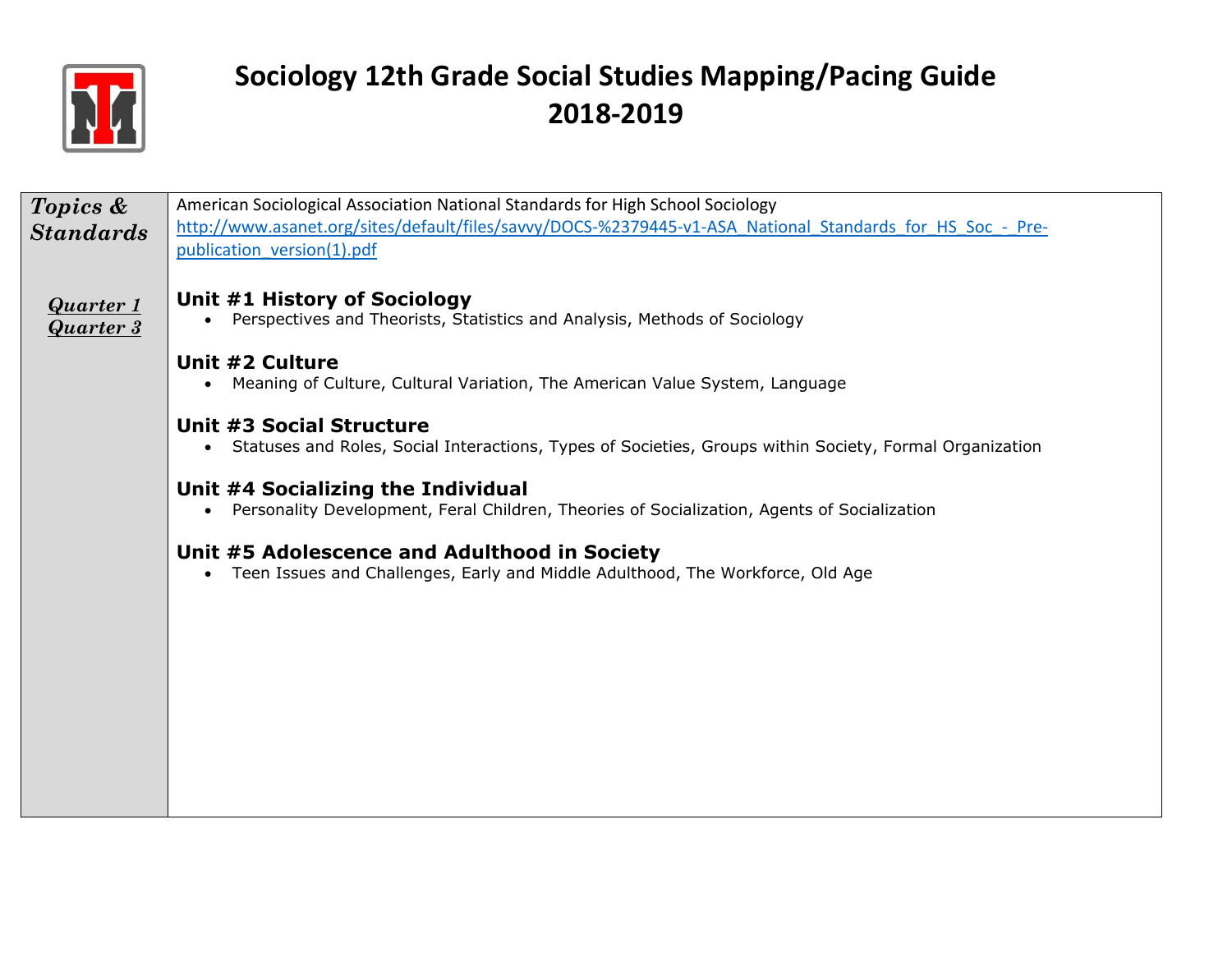### **2018-2019**

| <b>Time Frame</b>                        | <b>Curriculum Units</b>                                                                                                                                                                                                                                                                                                                                                                                                                                                                                                                                                                                                 | <b>Opportunities for</b>                                                                                                                                                                                                                                                                                                                                                                                                                                                                               | <b>Resources</b>                                                                                                   | <b>Technology</b> and                                                                                                                                                                                                                                                                                                                                                                                                                                                              |
|------------------------------------------|-------------------------------------------------------------------------------------------------------------------------------------------------------------------------------------------------------------------------------------------------------------------------------------------------------------------------------------------------------------------------------------------------------------------------------------------------------------------------------------------------------------------------------------------------------------------------------------------------------------------------|--------------------------------------------------------------------------------------------------------------------------------------------------------------------------------------------------------------------------------------------------------------------------------------------------------------------------------------------------------------------------------------------------------------------------------------------------------------------------------------------------------|--------------------------------------------------------------------------------------------------------------------|------------------------------------------------------------------------------------------------------------------------------------------------------------------------------------------------------------------------------------------------------------------------------------------------------------------------------------------------------------------------------------------------------------------------------------------------------------------------------------|
|                                          | & Assessment                                                                                                                                                                                                                                                                                                                                                                                                                                                                                                                                                                                                            | integration                                                                                                                                                                                                                                                                                                                                                                                                                                                                                            | (Curriculum or                                                                                                     | <b>Differentiated Learning</b>                                                                                                                                                                                                                                                                                                                                                                                                                                                     |
|                                          | (Evidence)                                                                                                                                                                                                                                                                                                                                                                                                                                                                                                                                                                                                              |                                                                                                                                                                                                                                                                                                                                                                                                                                                                                                        | Textbook)                                                                                                          |                                                                                                                                                                                                                                                                                                                                                                                                                                                                                    |
| <b>History of</b><br>Sociology<br>1 Week | <b>UBD Framework</b><br>Unit: the contract of the contract of the contract of the contract of the contract of the contract of the contract of the contract of the contract of the contract of the contract of the contract of the contract of the cont<br><b>Formative/Summative</b><br><b>Assessments</b><br>1-2 tasks that reach<br>DOK 3-4 AND/OR<br>1-2 FATPS/RAFTS<br>At least 1 GRASP per<br>quarter<br>At least 1 Common<br>Short Cycle per<br>quarter<br>*Assessments located within<br>unit<br>McGraw-Hill Assessment<br>Resources<br>Lesson Quiz<br>Chapter Wrap Up<br><b>Chapter Test</b><br>Self-Check Quiz | <b>Language Arts</b><br>CCSS.ELA-LITERACY.RH.11-<br>12.9<br>Integrate information from<br>diverse sources, both primary<br>and secondary, into a coherent<br>understanding of an idea or<br>event, noting discrepancies<br>among sources.<br>McGraw-Hill Text Literacy<br>Resources<br><b>Critical Thinking</b><br><b>Skills</b><br>Research and<br><b>Writing Skills</b><br>Content/Academic<br>Vocabulary<br><b>Guided Reading</b><br><b>Activities</b><br><b>Ohio Public Library</b><br>Information | <b>McGraw Hill</b><br><b>Understanding Sociology</b><br>(Chapter 1-2)<br>Defined Stem<br><b>Discovery Learning</b> | www.connected.mcgraw-hill.com<br>www.discoveryeducation.com<br>(daily videos and current events)<br>www.definedstem.com<br>(GRASPS-Project based Learning)<br>http://www.archives.gov/education/<br>(Professional Development, Documents, Archived materials,<br>non-fictional articles, exhibits)<br><b>Differentiated Instruction and ELL support</b><br>listed in online resources under Lesson<br><b>Planning "Intervention and Remediation" and</b><br>"Gifted and Talented." |
| <b>Culture</b><br>2 Weeks                | <b>UBD Framework</b><br>Unit: the contract of the contract of the contract of the contract of the contract of the contract of the contract of the contract of the contract of the contract of the contract of the contract of the contract of the cont                                                                                                                                                                                                                                                                                                                                                                  | Network<br><b>Language Arts</b><br>CCSS.ELA-LITERACY.RH.11-<br>12.7                                                                                                                                                                                                                                                                                                                                                                                                                                    | <b>McGraw Hill</b><br><b>Understanding Sociology</b>                                                               | www.connected.mcgraw-hill.com<br>www.discoveryeducation.com                                                                                                                                                                                                                                                                                                                                                                                                                        |
|                                          |                                                                                                                                                                                                                                                                                                                                                                                                                                                                                                                                                                                                                         |                                                                                                                                                                                                                                                                                                                                                                                                                                                                                                        |                                                                                                                    |                                                                                                                                                                                                                                                                                                                                                                                                                                                                                    |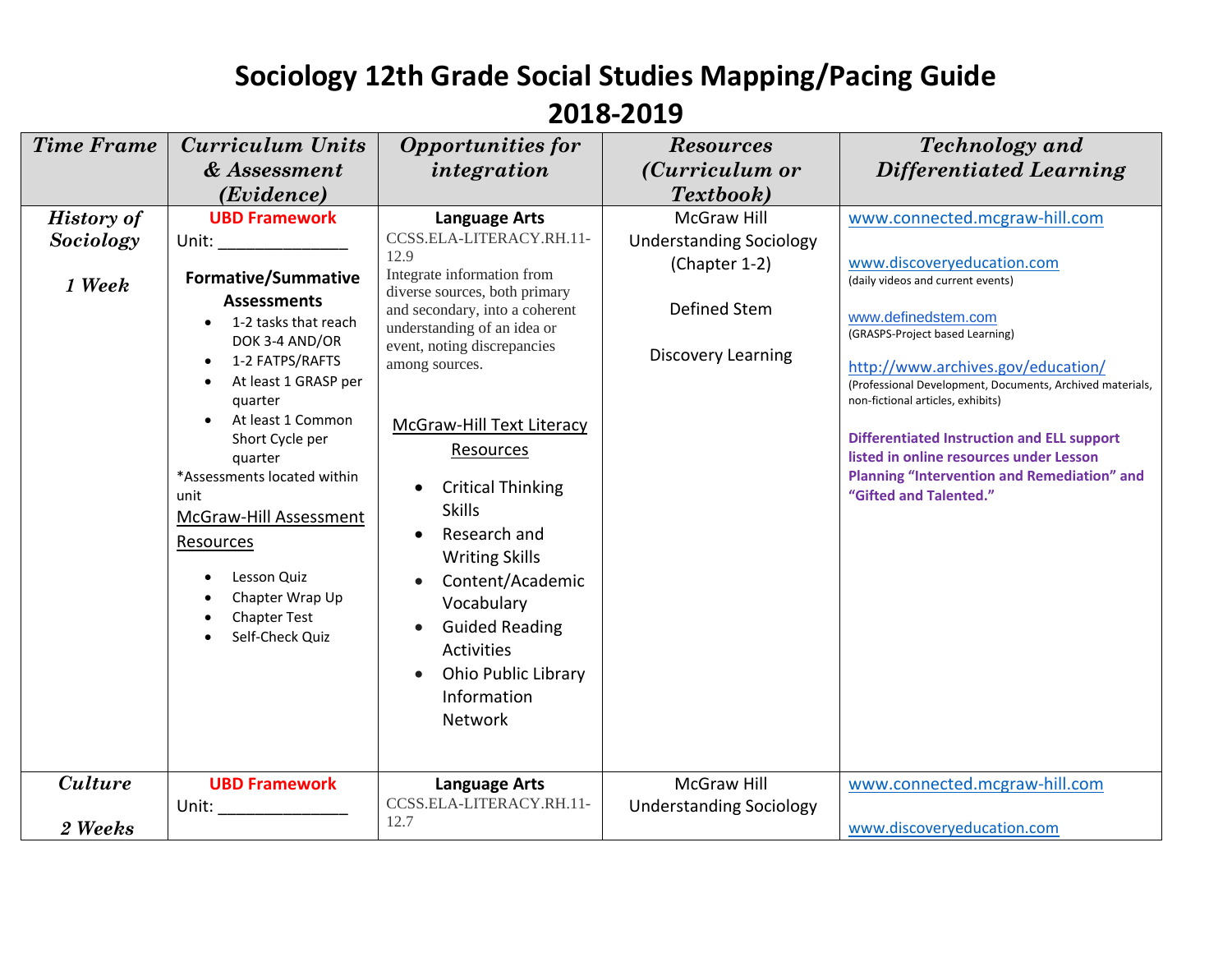|                  | <b>Formative/Summative</b>                                                                                                                                                                                                                                                                                                             | Integrate and evaluate multiple                                                                                                                                                                                                                                                                                                                                                                                                                                                                                                                                                                                                      | (Chapter 3)                               | (daily videos and current events)                                                                                                                                                                                                                                                                                                                                              |
|------------------|----------------------------------------------------------------------------------------------------------------------------------------------------------------------------------------------------------------------------------------------------------------------------------------------------------------------------------------|--------------------------------------------------------------------------------------------------------------------------------------------------------------------------------------------------------------------------------------------------------------------------------------------------------------------------------------------------------------------------------------------------------------------------------------------------------------------------------------------------------------------------------------------------------------------------------------------------------------------------------------|-------------------------------------------|--------------------------------------------------------------------------------------------------------------------------------------------------------------------------------------------------------------------------------------------------------------------------------------------------------------------------------------------------------------------------------|
|                  | <b>Assessments</b><br>2-3 tasks that reach<br>DOK 3-4 AND/OR<br>1-2 FATPS/RAFTS<br>At least 1 GRASP per<br>quarter<br>At least 1 Common<br>Short Cycle per<br>quarter<br>*Assessments located within<br>unit<br><b>McGraw-Hill Assessment</b><br>Resources<br>Lesson Quiz<br>Chapter Wrap Up<br><b>Chapter Test</b><br>Self-Check Quiz | sources of information presented<br>in diverse formats and media<br>(e.g., visually, quantitatively, as<br>well as in words) in order to<br>address a question or solve a<br>problem.<br>CCSS.ELA-LITERACY.RH.11-<br>12.8<br>Evaluate an author's premises,<br>claims, and evidence by<br>corroborating or challenging<br>them with other information.<br>McGraw-Hill Text Literacy<br>Resources<br><b>Critical Thinking</b><br><b>Skills</b><br>Research and<br><b>Writing Skills</b><br>Content/Academic<br>Vocabulary<br><b>Guided Reading</b><br>$\bullet$<br>Activities<br><b>Ohio Public Library</b><br>Information<br>Network | Defined Stem<br><b>Discovery Learning</b> | www.definedstem.com<br>(GRASPS-Project based Learning)<br>http://www.archives.gov/education/<br>(Professional Development, Documents, Archived materials,<br>non-fictional articles, exhibits)<br><b>Differentiated Instruction and ELL support</b><br>listed in online resources under Lesson<br><b>Planning "Intervention and Remediation" and</b><br>"Gifted and Talented." |
|                  |                                                                                                                                                                                                                                                                                                                                        |                                                                                                                                                                                                                                                                                                                                                                                                                                                                                                                                                                                                                                      |                                           |                                                                                                                                                                                                                                                                                                                                                                                |
| <b>Social</b>    | <b>UBD Framework</b>                                                                                                                                                                                                                                                                                                                   | <b>Language Arts</b>                                                                                                                                                                                                                                                                                                                                                                                                                                                                                                                                                                                                                 | <b>McGraw Hill</b>                        |                                                                                                                                                                                                                                                                                                                                                                                |
| <b>Structure</b> | Unit:                                                                                                                                                                                                                                                                                                                                  | CCSS.ELA-LITERACY.RH.11-<br>12.4                                                                                                                                                                                                                                                                                                                                                                                                                                                                                                                                                                                                     | <b>Understanding Sociology</b>            | www.connected.mcgraw-hill.com                                                                                                                                                                                                                                                                                                                                                  |
| 1 Week           |                                                                                                                                                                                                                                                                                                                                        | Determine the meaning of words<br>and phrases as they are used in a                                                                                                                                                                                                                                                                                                                                                                                                                                                                                                                                                                  | (Chapter 5)                               | www.discoveryeducation.com                                                                                                                                                                                                                                                                                                                                                     |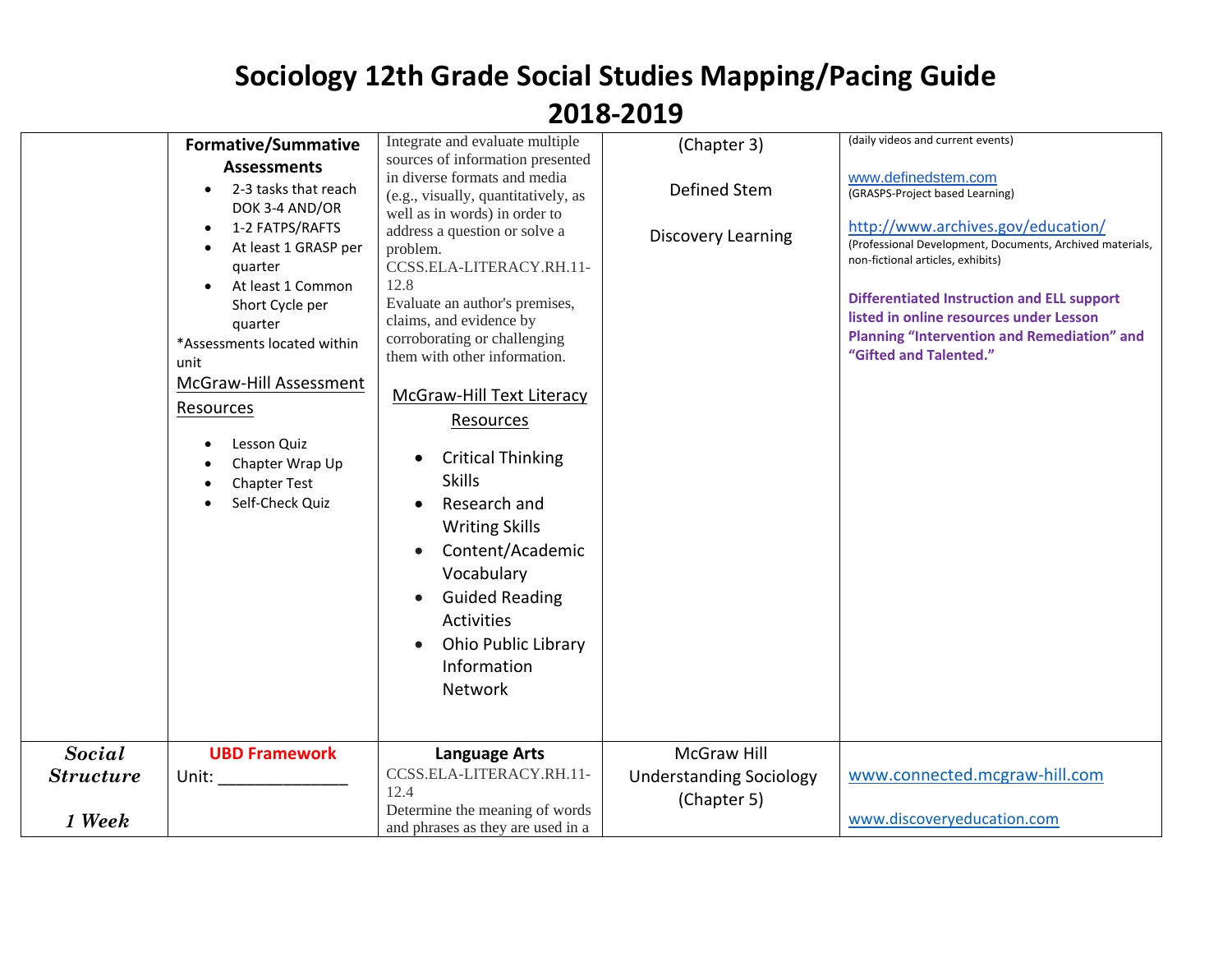|                   | <b>Formative/Summative</b>                                                                                                                                                                                                                                                                                                             | text, including analyzing how an                                                                                                                                                                                                                                                                                                                                                                                                       | Defined Stem                   | (daily videos and current events)                                                                                                                                                                                                                                                                                                                                              |
|-------------------|----------------------------------------------------------------------------------------------------------------------------------------------------------------------------------------------------------------------------------------------------------------------------------------------------------------------------------------|----------------------------------------------------------------------------------------------------------------------------------------------------------------------------------------------------------------------------------------------------------------------------------------------------------------------------------------------------------------------------------------------------------------------------------------|--------------------------------|--------------------------------------------------------------------------------------------------------------------------------------------------------------------------------------------------------------------------------------------------------------------------------------------------------------------------------------------------------------------------------|
|                   | <b>Assessments</b><br>1-2 tasks that reach<br>DOK 3-4 AND/OR<br>1-2 FATPS/RAFTS<br>At least 1 GRASP per<br>quarter<br>At least 1 Common<br>Short Cycle per<br>quarter<br>*Assessments located within<br>unit<br>McGraw-Hill Assessment<br><b>Resources</b><br>Lesson Quiz<br>Chapter Wrap Up<br><b>Chapter Test</b><br>Self-Check Quiz | author uses and refines the<br>meaning of a key term over the<br>course of a text (e.g., how<br>Madison defines faction in<br>Federalist No. 10).<br>McGraw-Hill Text Literacy<br><b>Resources</b><br><b>Critical Thinking</b><br><b>Skills</b><br>Research and<br><b>Writing Skills</b><br>Content/Academic<br>Vocabulary<br><b>Guided Reading</b><br><b>Activities</b><br>Ohio Public Library<br>$\bullet$<br>Information<br>Network | <b>Discovery Learning</b>      | www.definedstem.com<br>(GRASPS-Project based Learning)<br>http://www.archives.gov/education/<br>(Professional Development, Documents, Archived materials,<br>non-fictional articles, exhibits)<br><b>Differentiated Instruction and ELL support</b><br>listed in online resources under Lesson<br><b>Planning "Intervention and Remediation" and</b><br>"Gifted and Talented." |
| Socializing       | <b>UBD Framework</b>                                                                                                                                                                                                                                                                                                                   | <b>Language Arts</b>                                                                                                                                                                                                                                                                                                                                                                                                                   | <b>McGraw Hill</b>             | www.connected.mcgraw-hill.com                                                                                                                                                                                                                                                                                                                                                  |
| the               | Unit: ____________                                                                                                                                                                                                                                                                                                                     | CCSS.ELA-LITERACY.RH.11-                                                                                                                                                                                                                                                                                                                                                                                                               | <b>Understanding Sociology</b> |                                                                                                                                                                                                                                                                                                                                                                                |
| <i>Individual</i> |                                                                                                                                                                                                                                                                                                                                        | 12.5<br>Analyze in detail how a complex                                                                                                                                                                                                                                                                                                                                                                                                | (Chapter 4)                    | www.discoveryeducation.com                                                                                                                                                                                                                                                                                                                                                     |
|                   | <b>Formative/Summative</b>                                                                                                                                                                                                                                                                                                             | primary source is structured,                                                                                                                                                                                                                                                                                                                                                                                                          |                                | (daily videos and current events)                                                                                                                                                                                                                                                                                                                                              |
| 2 Weeks           | <b>Assessments</b><br>2-3 tasks that reach                                                                                                                                                                                                                                                                                             | including how key sentences,                                                                                                                                                                                                                                                                                                                                                                                                           | Defined Stem                   | www.definedstem.com                                                                                                                                                                                                                                                                                                                                                            |
|                   | DOK 3-4 AND/OR                                                                                                                                                                                                                                                                                                                         | paragraphs, and larger portions<br>of the text contribute to the                                                                                                                                                                                                                                                                                                                                                                       |                                | (GRASPS-Project based Learning)                                                                                                                                                                                                                                                                                                                                                |
|                   | 1-2 FATPS/RAFTS                                                                                                                                                                                                                                                                                                                        | whole.                                                                                                                                                                                                                                                                                                                                                                                                                                 | <b>Discovery Learning</b>      | http://www.archives.gov/education/                                                                                                                                                                                                                                                                                                                                             |
|                   | At least 1 GRASP per                                                                                                                                                                                                                                                                                                                   | CCSS.ELA-LITERACY.RH.11-<br>12.6                                                                                                                                                                                                                                                                                                                                                                                                       |                                | (Professional Development, Documents, Archived materials,                                                                                                                                                                                                                                                                                                                      |
|                   | quarter                                                                                                                                                                                                                                                                                                                                | Evaluate authors' differing points                                                                                                                                                                                                                                                                                                                                                                                                     |                                | non-fictional articles, exhibits)                                                                                                                                                                                                                                                                                                                                              |
|                   |                                                                                                                                                                                                                                                                                                                                        | of view on the same historical                                                                                                                                                                                                                                                                                                                                                                                                         |                                |                                                                                                                                                                                                                                                                                                                                                                                |
|                   |                                                                                                                                                                                                                                                                                                                                        | event or issue by assessing the                                                                                                                                                                                                                                                                                                                                                                                                        |                                |                                                                                                                                                                                                                                                                                                                                                                                |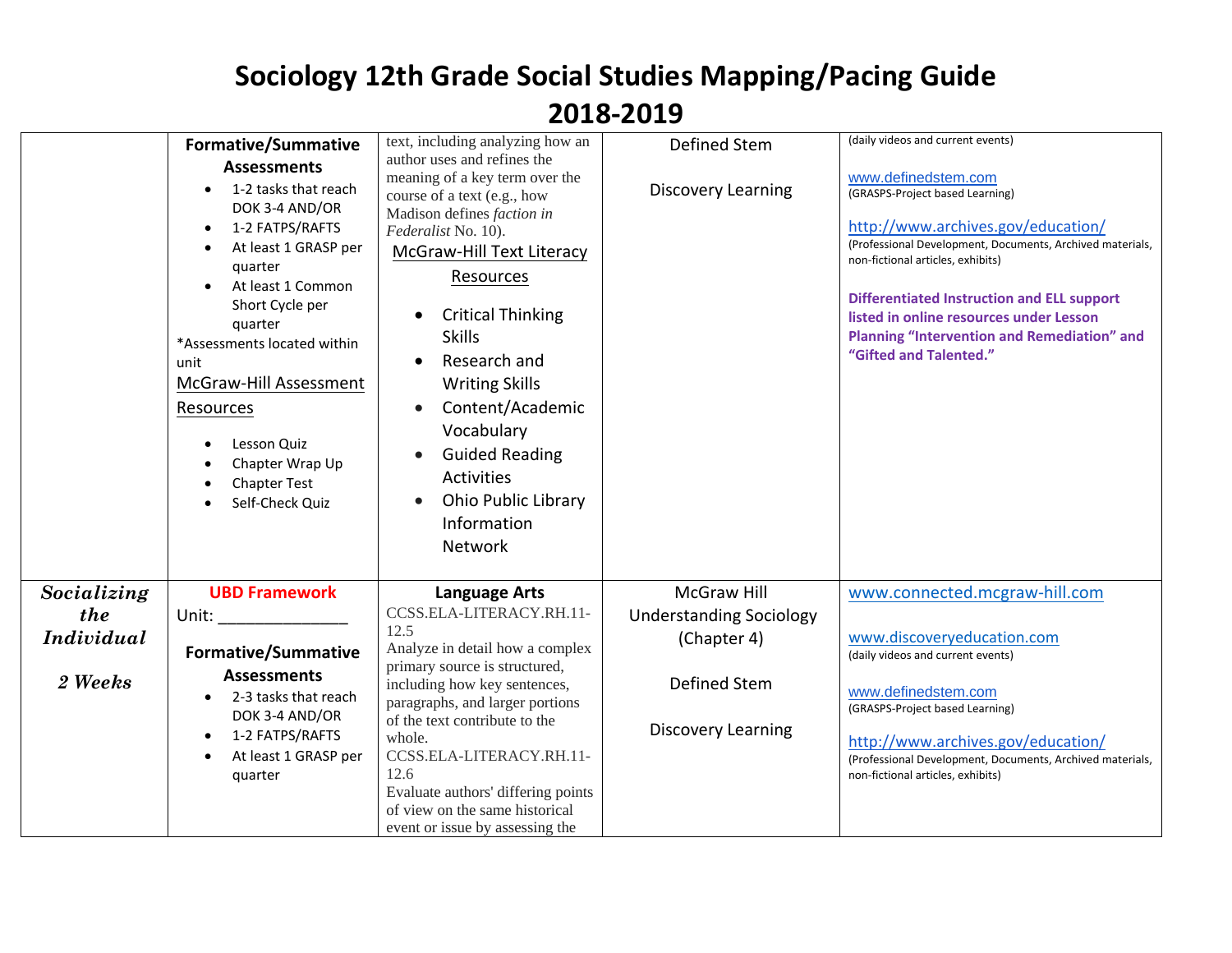|                                                          | At least 1 Common<br>Short Cycle per<br>quarter<br>*Assessments located within<br>unit<br>McGraw-Hill Assessment<br>Resources<br>Lesson Quiz<br>Chapter Wrap Up<br><b>Chapter Test</b><br>Self-Check Quiz                                                                                                                                                                                                                                                                                                         | authors' claims, reasoning, and<br>evidence.<br>McGraw-Hill Text Literacy<br>Resources<br><b>Critical Thinking</b><br><b>Skills</b><br>Research and<br><b>Writing Skills</b><br>Content/Academic<br>Vocabulary<br><b>Guided Reading</b><br>$\bullet$<br>Activities<br>Ohio Public Library<br>Information<br>Network                                                                                                                       |                                                                                                           | <b>Differentiated Instruction and ELL support</b><br>listed in online resources under Lesson<br><b>Planning "Intervention and Remediation" and</b><br>"Gifted and Talented."                                                                                                                                                                                                                                                                                                       |
|----------------------------------------------------------|-------------------------------------------------------------------------------------------------------------------------------------------------------------------------------------------------------------------------------------------------------------------------------------------------------------------------------------------------------------------------------------------------------------------------------------------------------------------------------------------------------------------|-------------------------------------------------------------------------------------------------------------------------------------------------------------------------------------------------------------------------------------------------------------------------------------------------------------------------------------------------------------------------------------------------------------------------------------------|-----------------------------------------------------------------------------------------------------------|------------------------------------------------------------------------------------------------------------------------------------------------------------------------------------------------------------------------------------------------------------------------------------------------------------------------------------------------------------------------------------------------------------------------------------------------------------------------------------|
| Adolescence<br>and<br>Adulthood in<br>Society<br>2 Weeks | <b>UBD Framework</b><br>Unit: the contract of the contract of the contract of the contract of the contract of the contract of the contract of the contract of the contract of the contract of the contract of the contract of the contract of the cont<br><b>Formative/Summative</b><br><b>Assessments</b><br>2-3 tasks that reach<br>DOK 3-4 AND/OR<br>1-2 FATPS/RAFTS<br>$\bullet$<br>At least 1 GRASP per<br>quarter<br>At least 1 Common<br>Short Cycle per<br>quarter<br>*Assessments located within<br>unit | <b>Language Arts</b><br>CCSS.ELA-LITERACY.RH.11-<br>12.5<br>Analyze in detail how a complex<br>primary source is structured,<br>including how key sentences,<br>paragraphs, and larger portions<br>of the text contribute to the<br>whole.<br>CCSS.ELA-LITERACY.RH.11-<br>12.6<br>Evaluate authors' differing points<br>of view on the same historical<br>event or issue by assessing the<br>authors' claims, reasoning, and<br>evidence. | McGraw Hill<br><b>Understanding Sociology</b><br>(Chapter 6)<br>Defined Stem<br><b>Discovery Learning</b> | www.connected.mcgraw-hill.com<br>www.discoveryeducation.com<br>(daily videos and current events)<br>www.definedstem.com<br>(GRASPS-Project based Learning)<br>http://www.archives.gov/education/<br>(Professional Development, Documents, Archived materials,<br>non-fictional articles, exhibits)<br><b>Differentiated Instruction and ELL support</b><br>listed in online resources under Lesson<br><b>Planning "Intervention and Remediation" and</b><br>"Gifted and Talented." |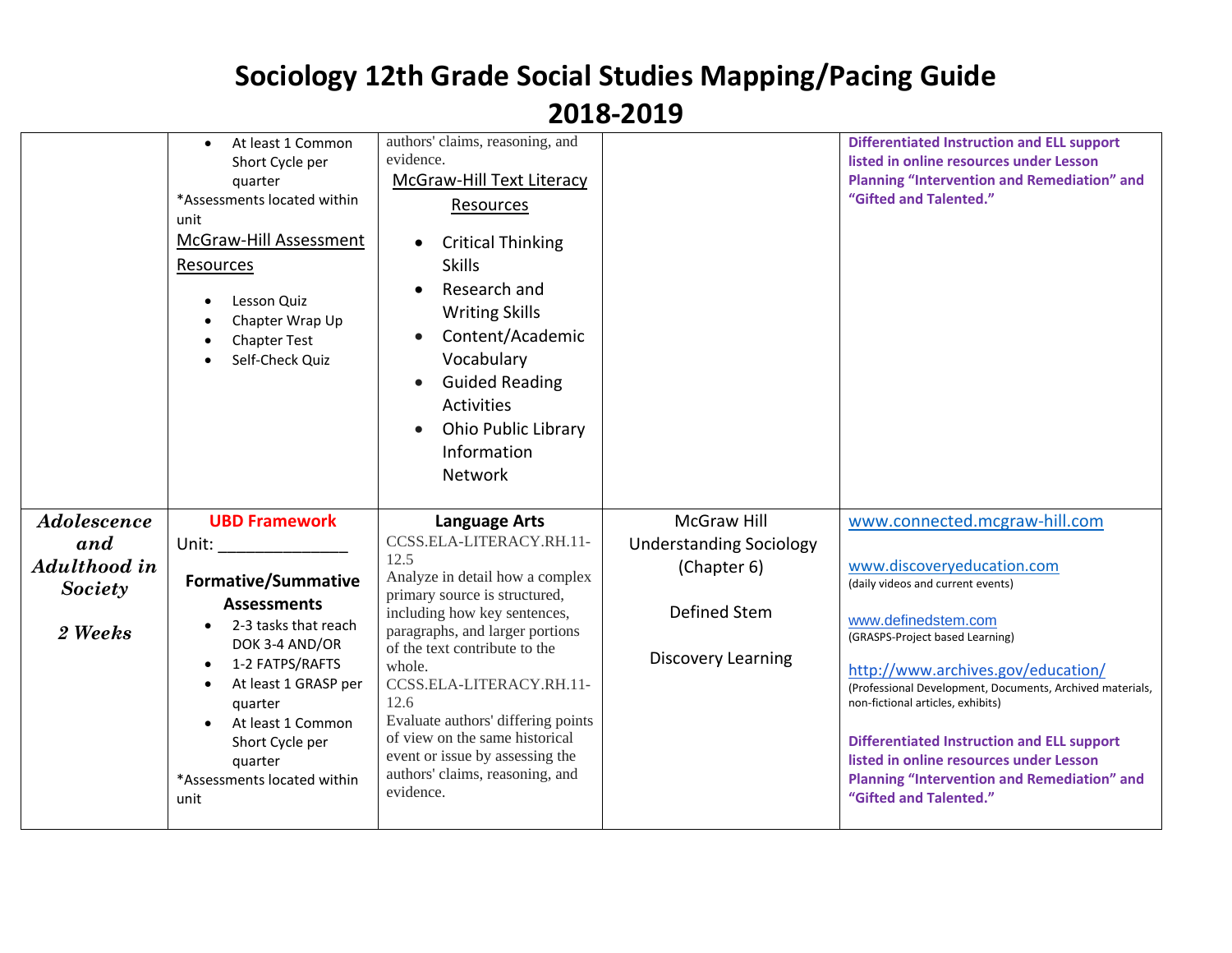| McGraw-Hill Assessment<br>Resources<br>Lesson Quiz<br>$\bullet$<br>Chapter Wrap Up<br>٠<br><b>Chapter Test</b><br>٠<br>Self-Check Quiz<br>$\bullet$ | <b>McGraw-Hill Text Literacy</b><br>Resources<br><b>Critical Thinking</b><br>$\bullet$<br><b>Skills</b><br>Research and<br>$\bullet$                                                   |  |
|-----------------------------------------------------------------------------------------------------------------------------------------------------|----------------------------------------------------------------------------------------------------------------------------------------------------------------------------------------|--|
|                                                                                                                                                     | <b>Writing Skills</b><br>Content/Academic<br>$\bullet$<br>Vocabulary<br><b>Guided Reading</b><br>$\bullet$<br>Activities<br>Ohio Public Library<br>$\bullet$<br>Information<br>Network |  |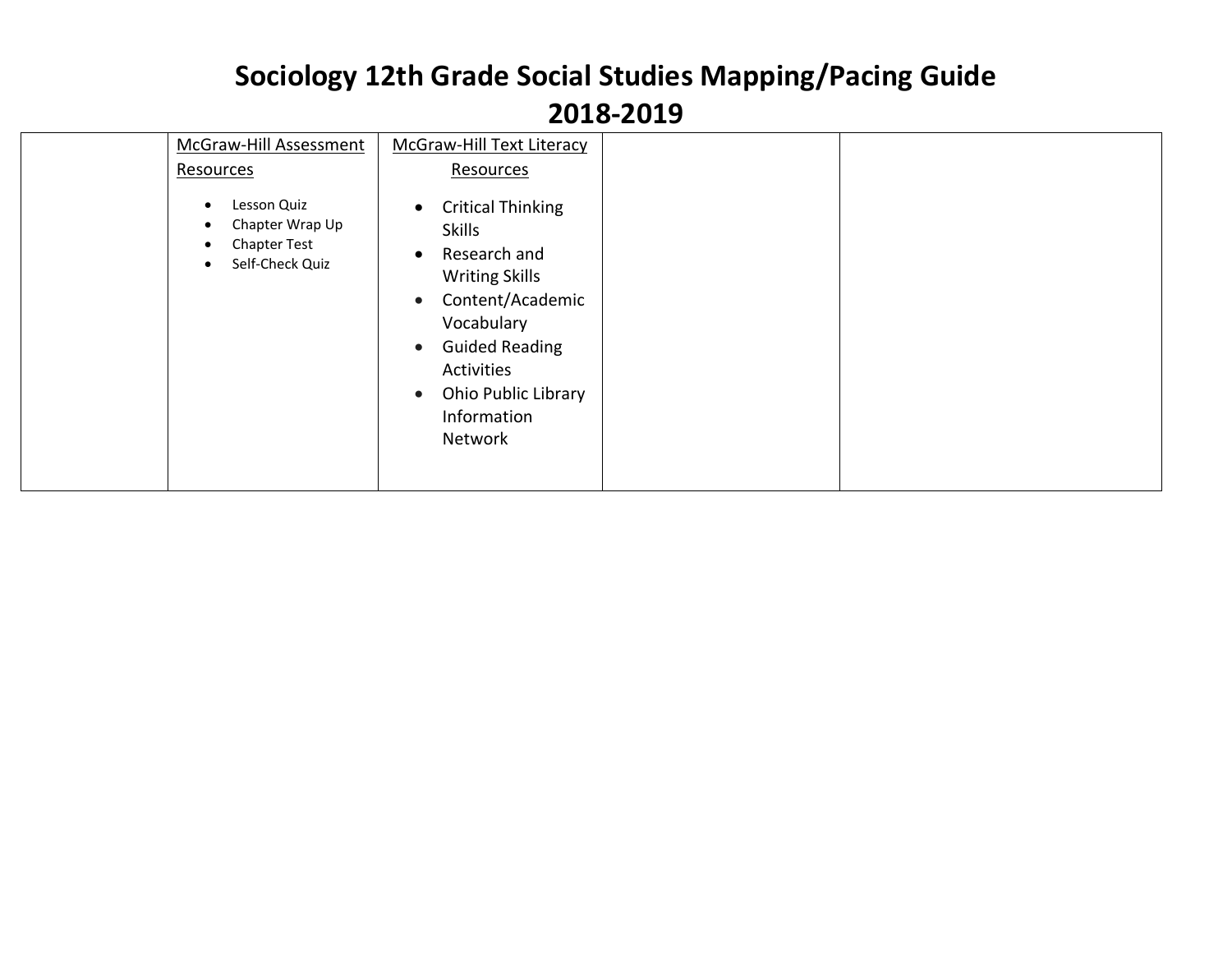#### **2018-2019**

| Topics &         | American Sociological Association National Standards for High School Sociology                               |
|------------------|--------------------------------------------------------------------------------------------------------------|
| <b>Standards</b> | http://www.asanet.org/sites/default/files/savvy/DOCS-%2379445-v1-ASA National Standards for HS Soc - Pre-    |
|                  | publication version(1).pdf                                                                                   |
|                  |                                                                                                              |
| <b>Quarter 2</b> | Unit #6 Social Control and Deviance<br>Social Control                                                        |
| Quarter 4        | $\bullet$<br>Deviance                                                                                        |
|                  | $\bullet$<br>Criminology<br>$\bullet$                                                                        |
|                  |                                                                                                              |
|                  | Unit #7 Social Stratification                                                                                |
|                  | Systems of Stratification                                                                                    |
|                  | American Class System and Poverty                                                                            |
|                  |                                                                                                              |
|                  | Unit #8 Race and Gender in Society                                                                           |
|                  | Race, Ethnicity, and the Social Structure<br>٠                                                               |
|                  | Gender<br>$\bullet$                                                                                          |
|                  | Age and Disability                                                                                           |
|                  |                                                                                                              |
|                  | Unit #9 Collective Behavior in Society- Population and Urbanization<br><b>Population Change</b><br>$\bullet$ |
|                  | Urban Life<br>$\bullet$                                                                                      |
|                  | <b>Collective Behavior</b>                                                                                   |
|                  | <b>Social Movements</b><br>$\bullet$                                                                         |
|                  | Social Change<br>$\bullet$                                                                                   |
|                  | Modernization<br>$\bullet$                                                                                   |
|                  |                                                                                                              |
|                  | Semester Project- Societal/Institution Analysis Research with Media Presentation                             |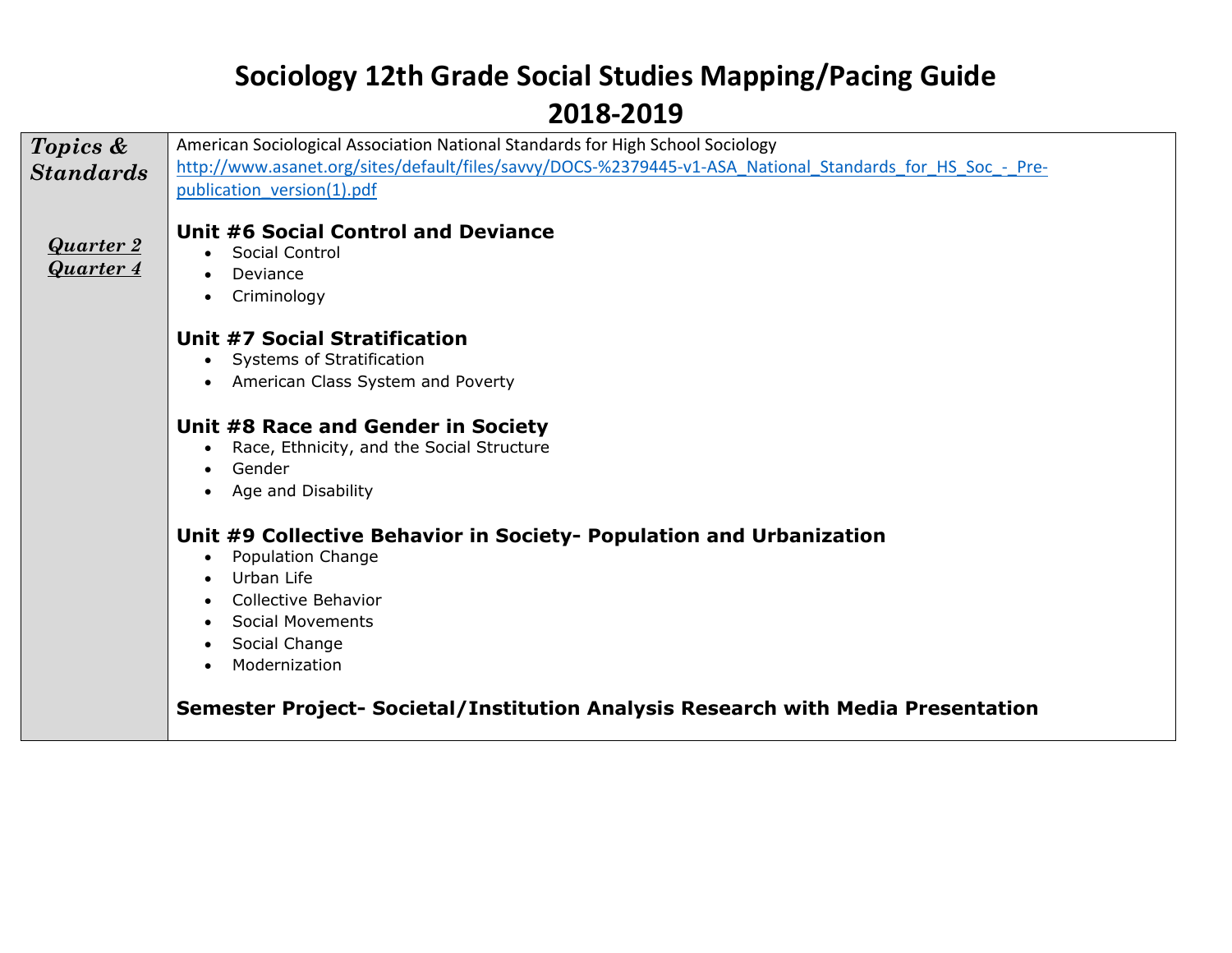| <b>Time Frame</b>                                   | <b>Curriculum Units</b><br>& Assessment<br>(Evidence)                                                                                                                                                                                                                                                                                                                                                                                                                                                                                                                                                                                | <b>Opportunities for</b><br>integration                                                                                                                                                                                                                                                                                                                                                                                                                                                                                                                                                                                                                                                                                                                              | <b>Resources</b><br><i>(Curriculum</i> )<br>or Textbook)                                          | <b>Technology</b> and<br>Differentiated Learning                                                                                                                                                                                                                                                                                                                                                                                                                                   |
|-----------------------------------------------------|--------------------------------------------------------------------------------------------------------------------------------------------------------------------------------------------------------------------------------------------------------------------------------------------------------------------------------------------------------------------------------------------------------------------------------------------------------------------------------------------------------------------------------------------------------------------------------------------------------------------------------------|----------------------------------------------------------------------------------------------------------------------------------------------------------------------------------------------------------------------------------------------------------------------------------------------------------------------------------------------------------------------------------------------------------------------------------------------------------------------------------------------------------------------------------------------------------------------------------------------------------------------------------------------------------------------------------------------------------------------------------------------------------------------|---------------------------------------------------------------------------------------------------|------------------------------------------------------------------------------------------------------------------------------------------------------------------------------------------------------------------------------------------------------------------------------------------------------------------------------------------------------------------------------------------------------------------------------------------------------------------------------------|
| <b>Social</b><br>Control and<br>Deviance<br>2 Weeks | <b>UBD Framework</b><br>Unit: the contract of the contract of the contract of the contract of the contract of the contract of the contract of the contract of the contract of the contract of the contract of the contract of the contract of the cont<br><b>Formative/Summative</b><br><b>Assessments</b><br>2-3 tasks that reach<br>DOK 3-4 AND/OR<br>1-2 FATPS/RAFTS<br>$\bullet$<br>At least 1 GRASP per<br>quarter<br>At least 1 Common<br>Short Cycle per<br>quarter<br>*Assessments located within<br>unit<br>McGraw-Hill Assessment<br>Resources<br>Lesson Quiz<br>Chapter Wrap Up<br><b>Chapter Test</b><br>Self-Check Quiz | <b>Language Arts</b><br>CCSS.ELA-LITERACY.RH.11-12.1<br>Cite specific textual evidence to support<br>analysis of primary and secondary sources,<br>connecting insights gained from specific<br>details to an understanding of the text as a<br>whole.<br>CCSS.ELA-LITERACY.RH.11-12.2<br>Determine the central ideas or information<br>of a primary or secondary source; provide<br>an accurate summary that makes clear the<br>relationships among the key details and<br>ideas.<br><b>McGraw-Hill Text Literacy Resources</b><br><b>Critical Thinking Skills</b><br>$\bullet$<br><b>Research and Writing Skills</b><br>Content/Academic<br>Vocabulary<br><b>Guided Reading Activities</b><br>$\bullet$<br><b>Ohio Public Library</b><br><b>Information Network</b> | McGraw Hill<br>Understanding<br>Sociology<br>(Chapter 7)<br>Defined Stem<br>Discovery<br>Learning | www.connected.mcgraw-hill.com<br>www.discoveryeducation.com<br>(daily videos and current events)<br>www.definedstem.com<br>(GRASPS-Project based Learning)<br>http://www.archives.gov/education/<br>(Professional Development, Documents, Archived<br>materials, non-fictional articles, exhibits)<br><b>Differentiated Instruction and ELL support</b><br>listed in online resources under Lesson<br><b>Planning "Intervention and Remediation" and</b><br>"Gifted and Talented." |
| <b>Social</b><br><b>Stratification</b><br>2 Weeks   | <b>UBD Framework</b><br>Unit: a controller and controller and controller and controller and controller and controller and controller and controller and controller and controller and controller and controller and controller and controller and cont<br><b>Formative/Summative</b><br><b>Assessments</b><br>2-3 tasks that reach<br>DOK 3-4 AND/OR<br>• 1-2 FATPS/RAFTS                                                                                                                                                                                                                                                            | <b>Language Arts</b><br>CCSS.ELA-LITERACY.RH.11-12.2<br>Determine the central ideas or information<br>of a primary or secondary source; provide<br>an accurate summary that makes clear the<br>relationships among the key details and<br>ideas.<br>CCSS.ELA-LITERACY.RH.11-12.3<br>Evaluate various explanations for actions or                                                                                                                                                                                                                                                                                                                                                                                                                                     | <b>McGraw Hill</b><br>Understanding<br>Sociology<br>(Chapter 8)<br>Defined Stem                   | www.connected.mcgraw-hill.com<br>www.discoveryeducation.com<br>(daily videos and current events)<br>www.definedstem.com<br>(GRASPS-Project based Learning)                                                                                                                                                                                                                                                                                                                         |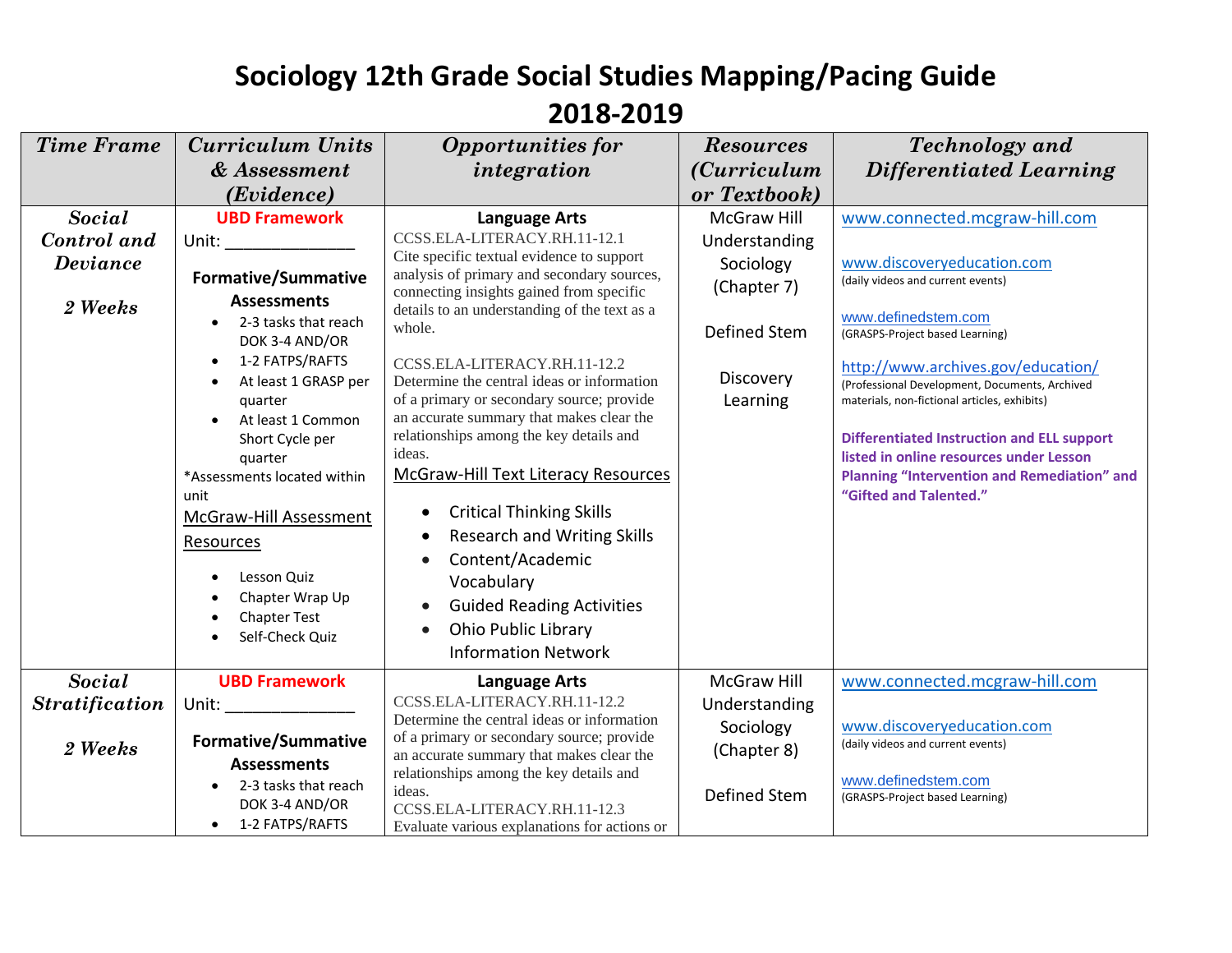|                                                    | At least 1 GRASP per<br>$\bullet$<br>quarter<br>At least 1 Common<br>Short Cycle per<br>quarter<br>*Assessments located within<br>unit<br>McGraw-Hill Assessment<br>Resources<br>Lesson Quiz<br>Chapter Wrap Up<br><b>Chapter Test</b><br>Self-Check Quiz                                                                                                                                                                                                                                                                                                                                        | events and determine which explanation<br>best accords with textual evidence,<br>acknowledging where the text leaves<br>matters uncertain.<br><b>McGraw-Hill Text Literacy Resources</b><br><b>Critical Thinking Skills</b><br>$\bullet$<br><b>Research and Writing Skills</b><br>Content/Academic<br>Vocabulary<br><b>Guided Reading Activities</b><br>Ohio Public Library<br><b>Information Network</b>                                                                                                                                                                                                                                               | Discovery<br>Learning                                                                                       | http://www.archives.gov/education/<br>(Professional Development, Documents, Archived<br>materials, non-fictional articles, exhibits)<br><b>Differentiated Instruction and ELL support</b><br>listed in online resources under Lesson<br><b>Planning "Intervention and Remediation" and</b><br>"Gifted and Talented."                                                                                                                                                               |
|----------------------------------------------------|--------------------------------------------------------------------------------------------------------------------------------------------------------------------------------------------------------------------------------------------------------------------------------------------------------------------------------------------------------------------------------------------------------------------------------------------------------------------------------------------------------------------------------------------------------------------------------------------------|---------------------------------------------------------------------------------------------------------------------------------------------------------------------------------------------------------------------------------------------------------------------------------------------------------------------------------------------------------------------------------------------------------------------------------------------------------------------------------------------------------------------------------------------------------------------------------------------------------------------------------------------------------|-------------------------------------------------------------------------------------------------------------|------------------------------------------------------------------------------------------------------------------------------------------------------------------------------------------------------------------------------------------------------------------------------------------------------------------------------------------------------------------------------------------------------------------------------------------------------------------------------------|
| Race and<br>Gender in<br><b>Society</b><br>2 Weeks | <b>UBD Framework</b><br>Unit: the contract of the contract of the contract of the contract of the contract of the contract of the contract of the contract of the contract of the contract of the contract of the contract of the contract of the cont<br>Formative/Summative<br><b>Assessments</b><br>2-3 tasks that reach<br>DOK 3-4 AND/OR<br>1-2 FATPS/RAFTS<br>$\bullet$<br>At least 1 GRASP per<br>$\bullet$<br>quarter<br>At least 1 Common<br>Short Cycle per<br>quarter<br>*Assessments located within<br>unit<br>McGraw-Hill Assessment<br>Resources<br>Lesson Quiz<br>Chapter Wrap Up | <b>Language Arts</b><br>CCSS.ELA-LITERACY.RH.11-12.1<br>Cite specific textual evidence to support<br>analysis of primary and secondary sources,<br>connecting insights gained from specific<br>details to an understanding of the text as a<br>whole.<br>CCSS.ELA-LITERACY.RH.11-12.2<br>Determine the central ideas or information<br>of a primary or secondary source; provide<br>an accurate summary that makes clear the<br>relationships among the key details and<br>ideas.<br><b>McGraw-Hill Text Literacy Resources</b><br><b>Critical Thinking Skills</b><br>$\bullet$<br><b>Research and Writing Skills</b><br>Content/Academic<br>Vocabulary | <b>McGraw Hill</b><br>Understanding<br>Sociology<br>(Chapter 9-10)<br>Defined Stem<br>Discovery<br>Learning | www.connected.mcgraw-hill.com<br>www.discoveryeducation.com<br>(daily videos and current events)<br>www.definedstem.com<br>(GRASPS-Project based Learning)<br>http://www.archives.gov/education/<br>(Professional Development, Documents, Archived<br>materials, non-fictional articles, exhibits)<br><b>Differentiated Instruction and ELL support</b><br>listed in online resources under Lesson<br><b>Planning "Intervention and Remediation" and</b><br>"Gifted and Talented." |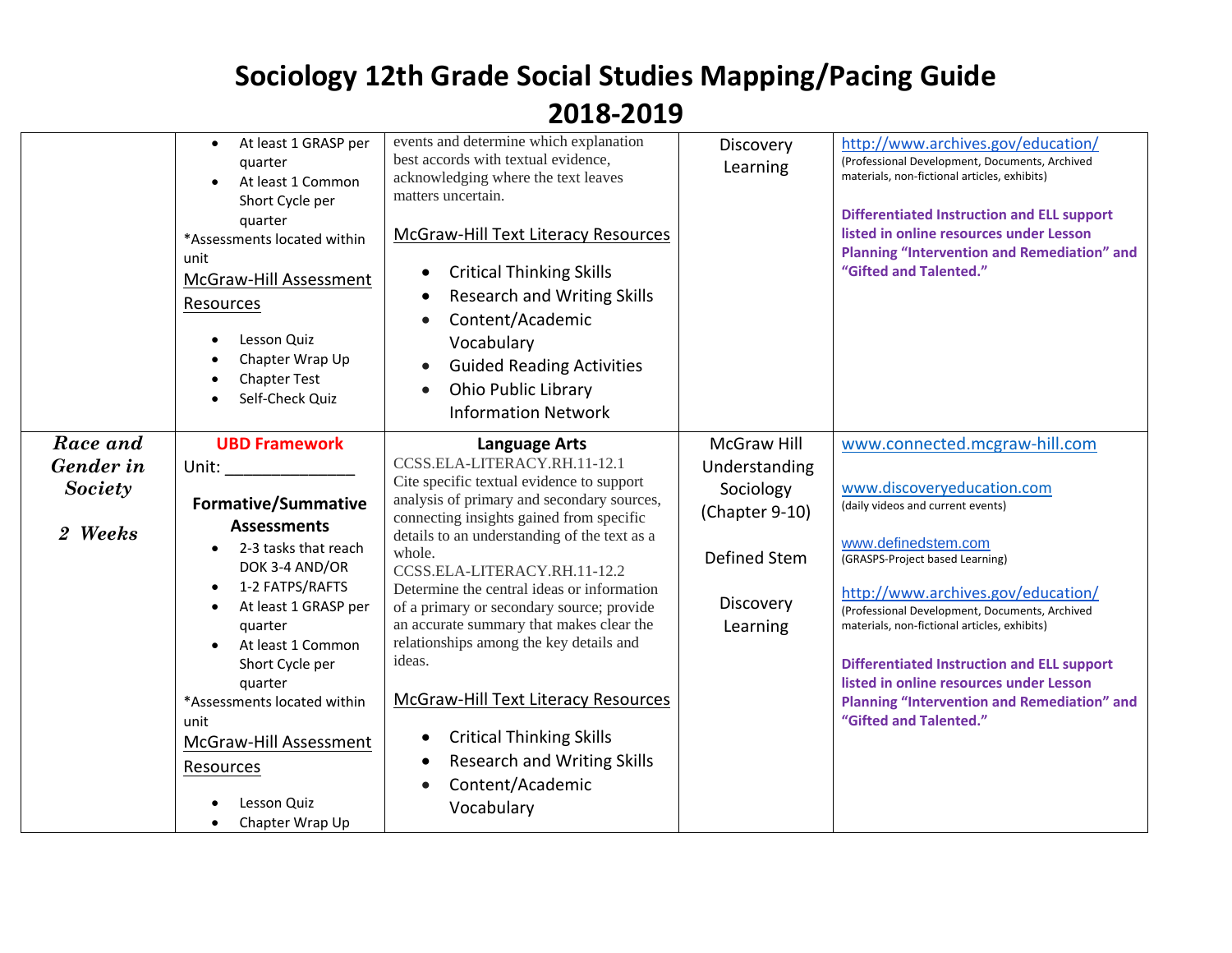| Collective<br><b>Behavior</b> in<br>Society<br>1 Week           | <b>Chapter Test</b><br>Self-Check Quiz<br><b>UBD Framework</b><br>Unit: ________________<br><b>Formative/Summative</b><br><b>Assessments</b><br>1-2 tasks that reach<br>DOK 3-4 AND/OR<br>1-2 FATPS/RAFTS<br>$\bullet$<br>At least 1 GRASP per<br>quarter<br>At least 1 Common<br>Short Cycle per<br>quarter<br>*Assessments located within<br>unit<br>McGraw-Hill Assessment<br>Resources<br>Lesson Quiz<br>Chapter Wrap Up<br><b>Chapter Test</b> | <b>Guided Reading Activities</b><br><b>Ohio Public Library</b><br><b>Information Network</b><br><b>Language Arts</b><br>CCSS.ELA-LITERACY.RH.11-12.4<br>Determine the meaning of words and<br>phrases as they are used in a text, including<br>analyzing how an author uses and refines<br>the meaning of a key term over the course<br>of a text (e.g., how Madison<br>defines <i>faction</i> in <i>Federalist</i> No. 10).<br>CCSS.ELA-LITERACY.RH.11-12.5<br>Analyze in detail how a complex primary<br>source is structured, including how key<br>sentences, paragraphs, and larger portions<br>of the text contribute to the whole.<br><b>McGraw-Hill Text Literacy Resources</b><br><b>Critical Thinking Skills</b><br><b>Research and Writing Skills</b><br>$\bullet$<br>Content/Academic<br>Vocabulary<br><b>Guided Reading Activities</b><br><b>Ohio Public Library</b> | <b>McGraw Hill</b><br>Understanding<br>Sociology<br>(Chapter 16)<br>Defined Stem<br>Discovery<br>Learning | www.connected.mcgraw-hill.com<br>www.discoveryeducation.com<br>(daily videos and current events)<br>www.definedstem.com<br>(GRASPS-Project based Learning)<br>http://www.archives.gov/education/<br>(Professional Development, Documents, Archived<br>materials, non-fictional articles, exhibits)<br><b>Differentiated Instruction and ELL support</b><br>listed in online resources under Lesson<br><b>Planning "Intervention and Remediation" and</b><br>"Gifted and Talented." |
|-----------------------------------------------------------------|-----------------------------------------------------------------------------------------------------------------------------------------------------------------------------------------------------------------------------------------------------------------------------------------------------------------------------------------------------------------------------------------------------------------------------------------------------|----------------------------------------------------------------------------------------------------------------------------------------------------------------------------------------------------------------------------------------------------------------------------------------------------------------------------------------------------------------------------------------------------------------------------------------------------------------------------------------------------------------------------------------------------------------------------------------------------------------------------------------------------------------------------------------------------------------------------------------------------------------------------------------------------------------------------------------------------------------------------------|-----------------------------------------------------------------------------------------------------------|------------------------------------------------------------------------------------------------------------------------------------------------------------------------------------------------------------------------------------------------------------------------------------------------------------------------------------------------------------------------------------------------------------------------------------------------------------------------------------|
|                                                                 | Self-Check Quiz                                                                                                                                                                                                                                                                                                                                                                                                                                     | <b>Information Network</b>                                                                                                                                                                                                                                                                                                                                                                                                                                                                                                                                                                                                                                                                                                                                                                                                                                                       |                                                                                                           |                                                                                                                                                                                                                                                                                                                                                                                                                                                                                    |
| <b>Semester</b><br>Project-<br>Societal/Institution<br>Analysis | <b>UBD Framework</b><br>Unit: and the state of the state of the state of the state of the state of the state of the state of the state<br><b>Formative/Summative</b><br><b>Assessments</b>                                                                                                                                                                                                                                                          | <b>Language Arts</b><br>CCSS.ELA-LITERACY.RH.11-12.10<br>By the end of grade 12, read and<br>comprehend history/social studies texts in                                                                                                                                                                                                                                                                                                                                                                                                                                                                                                                                                                                                                                                                                                                                          | <b>McGraw Hill</b><br>Understanding<br>Sociology<br>Defined Stem                                          | www.connected.mcgraw-hill.com<br>www.discoveryeducation.com<br>(daily videos and current events)                                                                                                                                                                                                                                                                                                                                                                                   |
| 1 Week                                                          | 1-2 tasks that reach<br>DOK 3-4 AND/OR<br>• 1-2 FATPS/RAFTS                                                                                                                                                                                                                                                                                                                                                                                         | the grades 11-CCR text complexity band<br>independently and proficiently.                                                                                                                                                                                                                                                                                                                                                                                                                                                                                                                                                                                                                                                                                                                                                                                                        |                                                                                                           | www.definedstem.com<br>(GRASPS-Project based Learning)<br>http://www.archives.gov/education/                                                                                                                                                                                                                                                                                                                                                                                       |